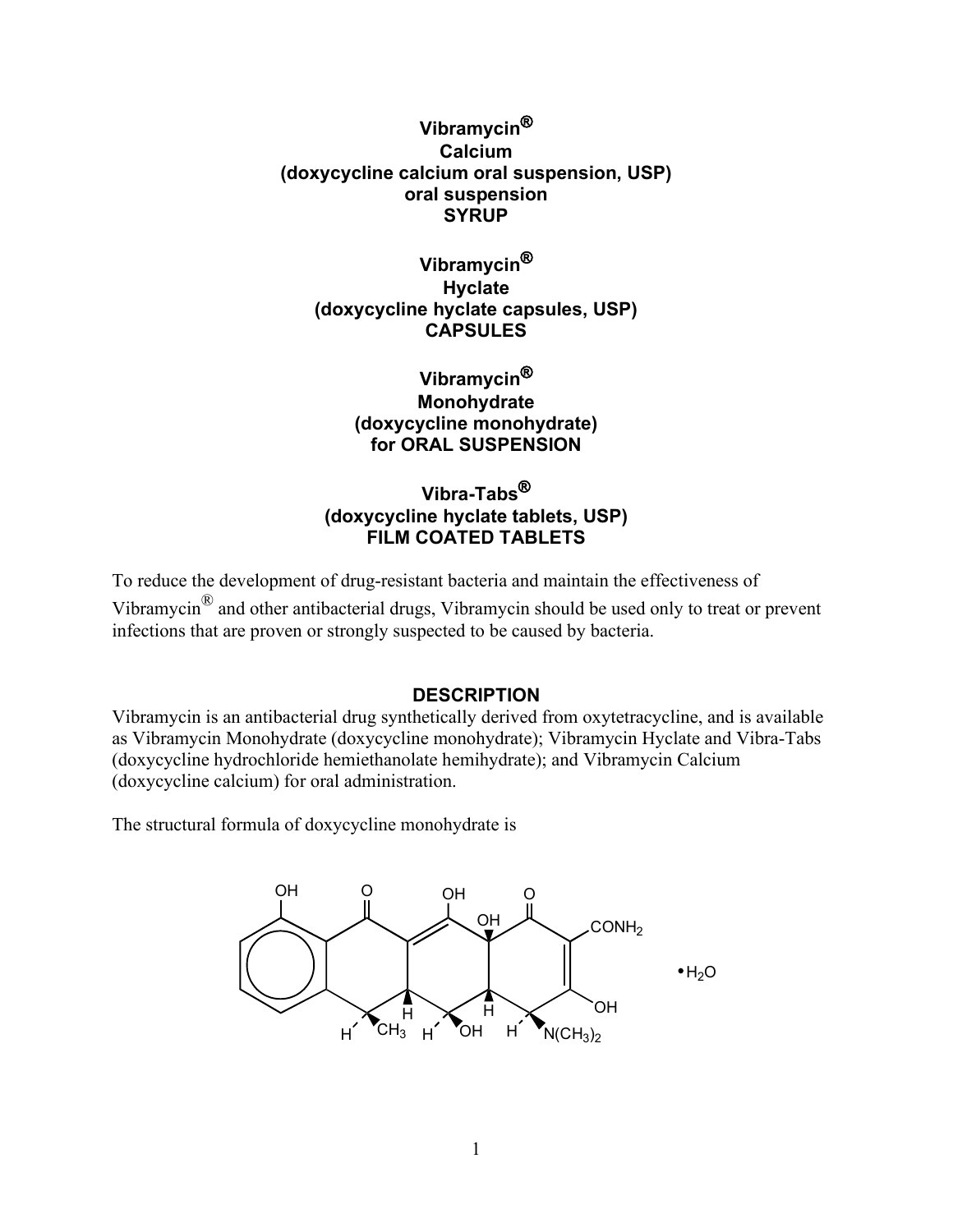with a molecular formula of  $C_{22}H_{24}N_2O_8\bullet H_2O$  and a molecular weight of 462.46. The chemical designation for doxycycline is 4-(Dimethylamino)-1,4,4a,5,5a,6,11,12a-octahydro-3,5,10,12,12apentahydroxy-6-methyl-1,11-dioxo-2-naphthacenecarboxamide monohydrate. The molecular formula for doxycycline hydrochloride hemiethanolate hemihydrate is  $(C_{22}H_{24}N_2O_8\bullet HC_1)_2\bullet C_2H_6O\bullet H_2O$  and the molecular weight is 1025.89. Doxycycline is a lightyellow crystalline powder. Doxycycline hyclate is soluble in water, while doxycycline monohydrate is very slightly soluble in water.

Doxycycline has a high degree of lipoid solubility and a low affinity for calcium binding. It is highly stable in normal human serum. Doxycycline will not degrade into an epianhydro form.

Inert ingredients in the syrup formulation are: apple flavor; butylparaben; calcium chloride; carmine; glycerin; hydrochloric acid; magnesium aluminum silicate; povidone; propylene glycol; propylparaben; raspberry flavor; simethicone emulsion; sodium hydroxide; sodium metabisulfite; sorbitol solution; water.

Inert ingredients in the capsule formulations are: hard gelatin capsules (which may contain Blue 1 and other inert ingredients); magnesium stearate; microcrystalline cellulose; sodium lauryl sulfate.

Inert ingredients for the oral suspension formulation are: carboxymethylcellulose sodium; Blue 1; methylparaben; microcrystalline cellulose; propylparaben; raspberry flavor; Red 28; simethicone emulsion; sucrose.

Inert ingredients for the tablet formulation are: ethylcellulose; hypromellose; magnesium stearate; microcrystalline cellulose; propylene glycol; sodium lauryl sulfate; talc; titanium dioxide; Yellow 6 Lake.

# **CLINICAL PHARMACOLOGY**

Tetracyclines are readily absorbed and are bound to plasma proteins in varying degree. They are concentrated by the liver in the bile, and excreted in the urine and feces at high concentrations and in a biologically active form. Doxycycline is virtually completely absorbed after oral administration.

Following a 200 mg dose, normal adult volunteers averaged peak serum levels of 2.6 mcg/mL of doxycycline at 2 hours, decreasing to 1.45 mcg/mL at 24 hours. Excretion of doxycycline by the kidney is about 40%/72 hours in individuals with normal function (creatinine clearance about 75 mL/min.). This percentage excretion may fall as low as 1–5%/72 hours in individuals with severe renal insufficiency (creatinine clearance below 10 mL/min.). Studies have shown no significant difference in serum half-life of doxycycline (range 18–22 hours) in individuals with normal and severely impaired renal function.

Hemodialysis does not alter serum half-life.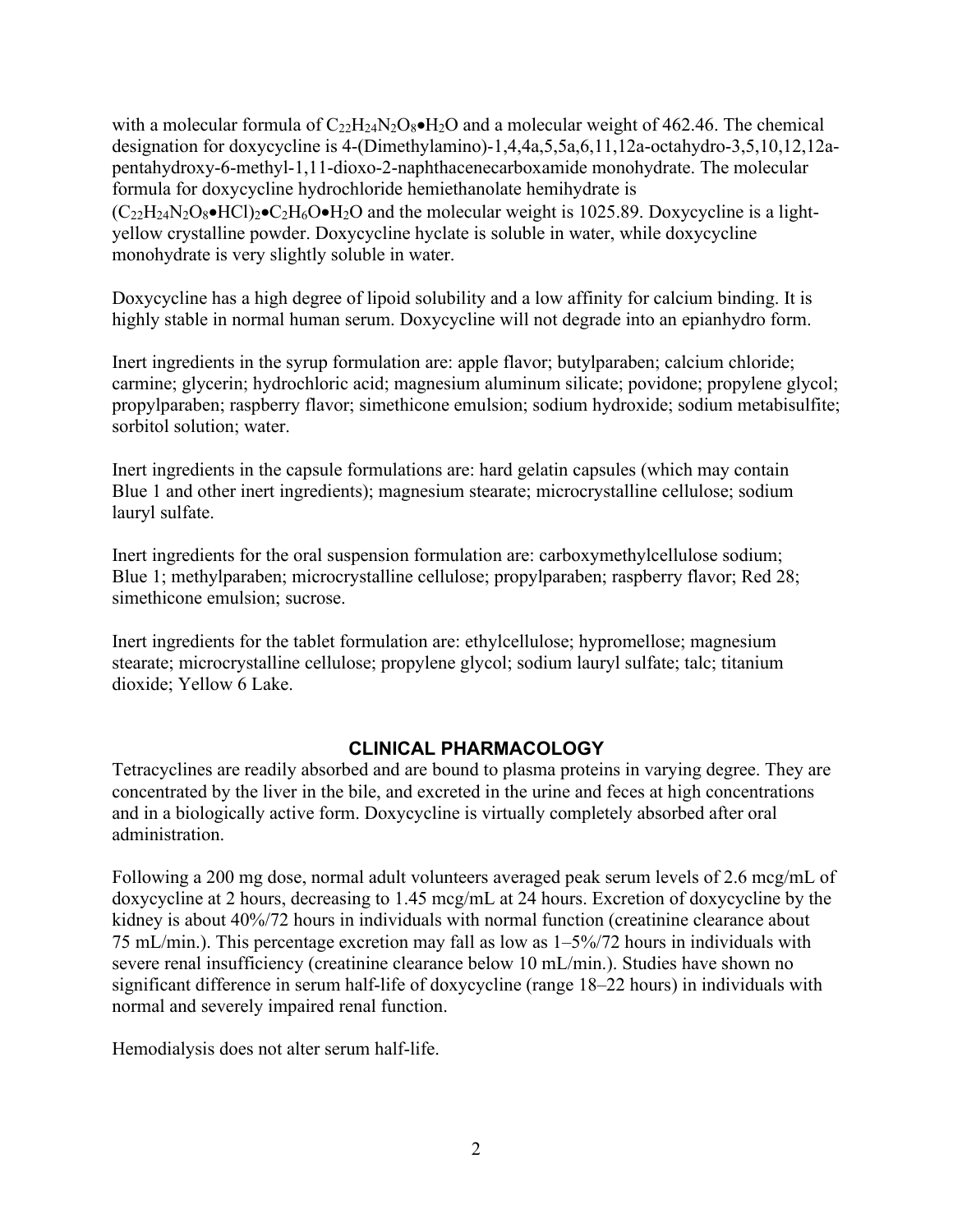Results of animal studies indicate that tetracyclines cross the placenta and are found in fetal tissues.

Population pharmacokinetic analysis of sparse concentration-time data of doxycycline following standard of care intravenous and oral dosing in 44 pediatric patients (2-18 years of age) showed that allometrically -scaled clearance (CL) of doxycycline in pediatric patients  $\geq 2$  to  $\leq 8$  years of age (median [range]  $3.58$  [2.27-10.82] L/h/70 kg, N =11) did not differ significantly from pediatric patients >8 to 18 years of age  $(3.27 \, [1.11-8.12] \, L/h/70 \, kg, N=33)$ . For pediatric patients weighing  $\leq 45$  kg, body weight normalized doxycycline CL in those  $\geq 2$  to  $\leq 8$  years of age (median [range] 0.071 [0.041-0.202] L/kg/h, N=10) did not differ significantly from those  $>8$  to 18 years of age (0.081 [0.035-0.126] L/kg/h, N=8). In pediatric patients weighing  $>45$  kg, no clinically significant differences in body weight normalized doxycycline CL were observed between those  $\geq$  to  $\leq$ 8 years (0.050 L/kg/h, N=1) and those >8 to 18 years of age (0.044 [0.014-0.121] L/kg/h, N=25). No clinically significant difference in CL between oral and IV dosing was observed in the small cohort of pediatric patients who received the oral (N=19) or IV (N=2l) formulation alone.

# **Microbiology**

## Mechanism of Action

Doxycycline inhibits bacterial protein synthesis by binding to the 30S ribosomal subunit. Doxycycline has bacteriostatic activity against a broad range of Gram-positive and Gram-negative bacteria.

## Resistance

Cross resistance with other tetracyclines is common.

## Antimicrobial Activity

Doxycycline has been shown to be active against most isolates of the following microorganisms, both *in vitro* and in clinical infections as described in the INDICATIONS AND USAGE section of the package insert for VIBRAMYCIN.

## **Gram-Negative Bacteria**

*Acinetobacter* species *Bartonella bacilliformis Brucella* species *Klebsiella* species *Klebsiella granulomatis Campylobacter fetus Enterobacter aerogenes Escherichia coli Francisella tularensis Haemophilus ducreyi Haemophilus influenzae Neisseria gonorrhoeae Shigella* species *Vibrio cholerae*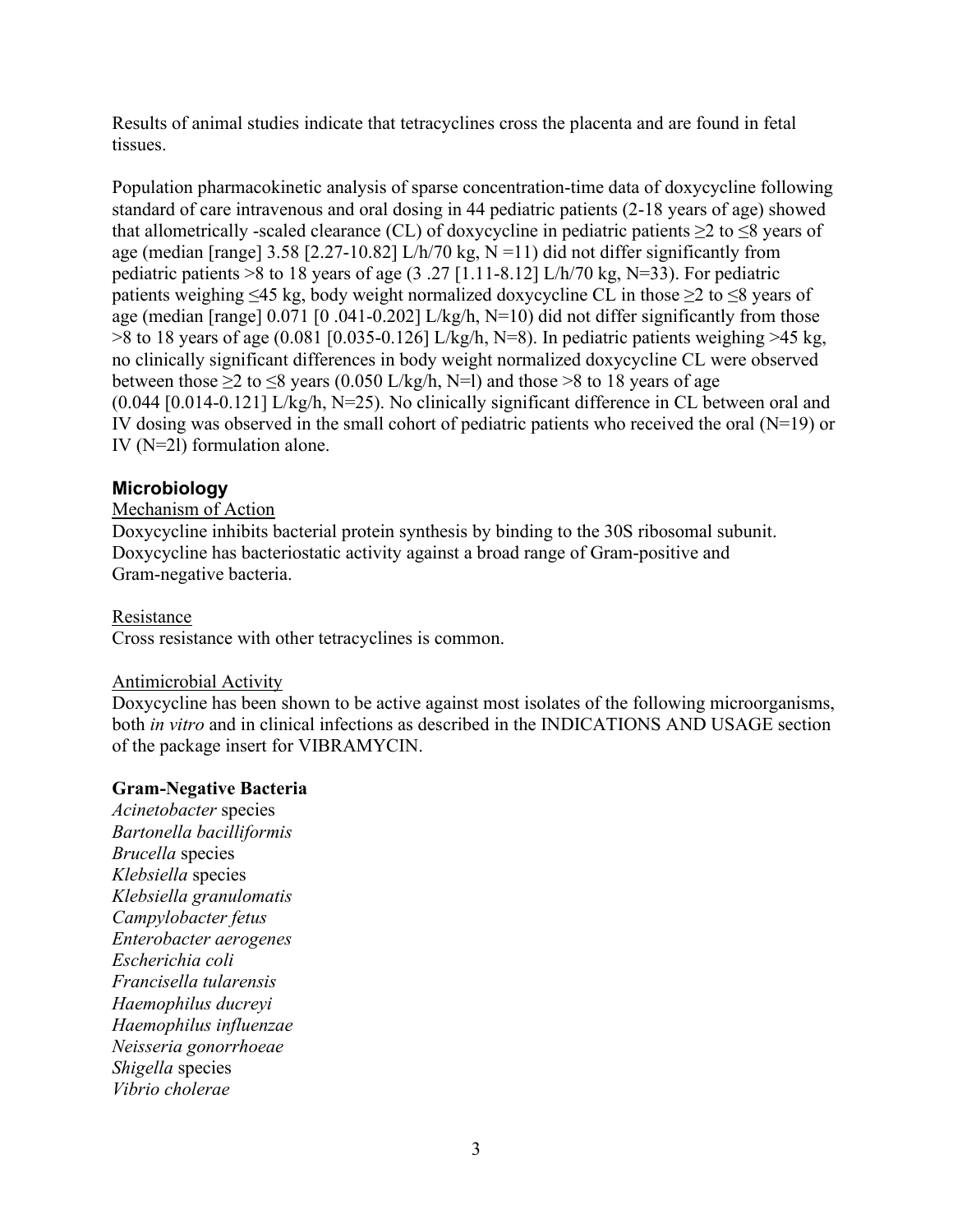#### *Yersinia pestis*

### **Gram-Positive Bacteria**

*Bacillus anthracis Listeria monocytogenes Streptococcus pneumoniae*

### **Anaerobic Bacteria**

*Clostridium* species *Fusobacterium fusiforme Propionibacterium acnes*

### **Other Bacteria**

*Nocardiae* and other aerobic *Actinomyces* species *Borrelia recurrentis Chlamydophila psittaci Chlamydia trachomatis Mycoplasma pneumoniae* Rickettsiae *Treponema pallidum Treponema pallidum* subspecies *pertenue Ureaplasma urealyticum*

#### **Parasites**

*Balantidium coli Entamoeba* species *Plasmodium falciparum\**

\*Doxycycline has been found to be active against the asexual erythrocytic forms of *Plasmodium falciparum*, but not against the gametocytes of *P. falciparum*. The precise mechanism of action of the drug is not known.

#### Susceptibility Testing

For specific information regarding susceptibility test interpretive criteria and associated test methods and quality control standards recognized by FDA for this drug, please see: [https://www.fda.gov/STIC.](https://www.fda.gov/STIC)

#### **INDICATIONS AND USAGE**

To reduce the development of drug-resistant bacteria and maintain effectiveness of Vibramycin and other antibacterial drugs, Vibramycin should be used only to treat or prevent infections that are proven or strongly suspected to be caused by susceptible bacteria. When culture and susceptibility information are available, they should be considered in selecting or modifying antibacterial therapy. In the absence of such data, local epidemiology and susceptibility patterns may contribute to the empiric selection of therapy.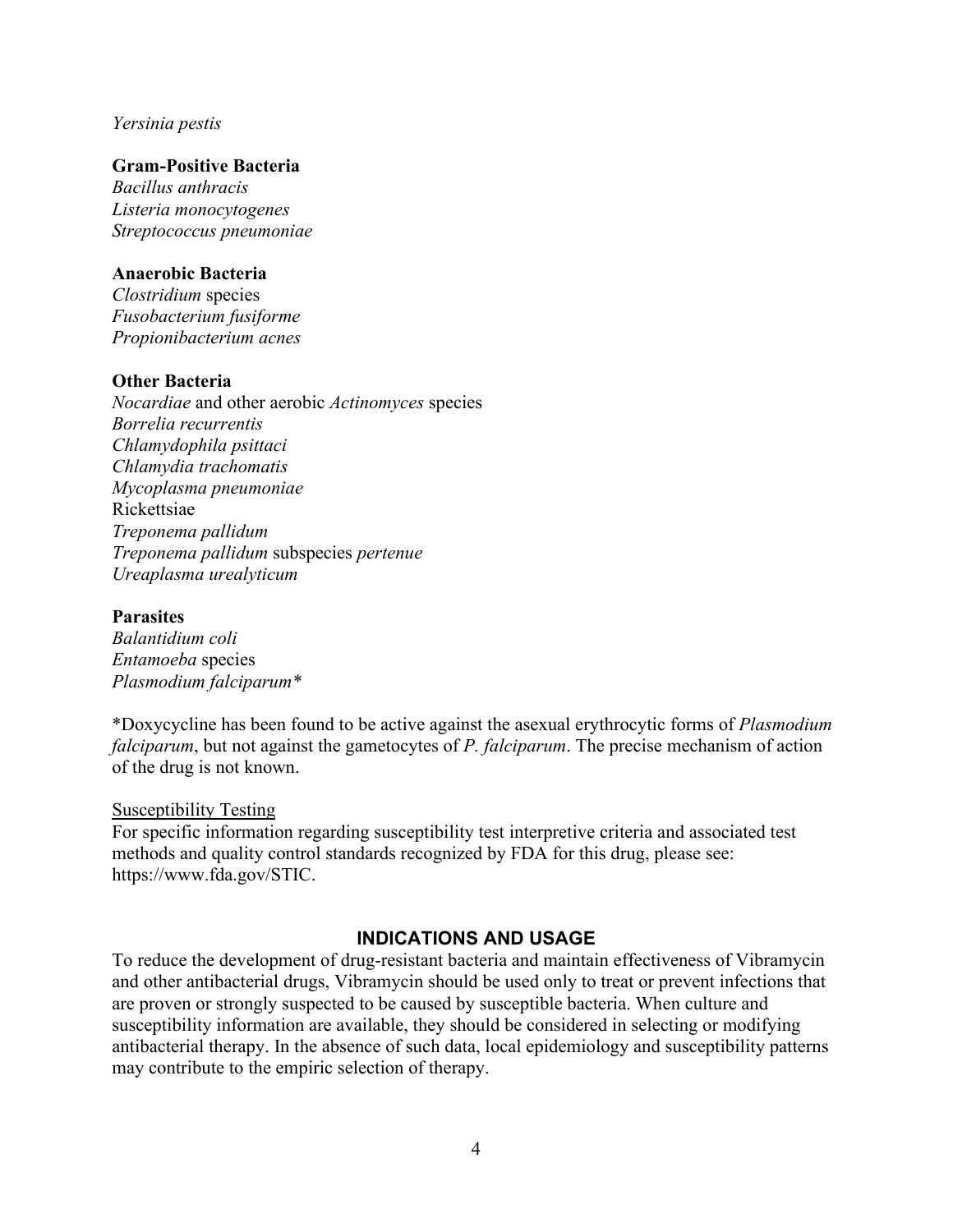# **Treatment:**

Doxycycline is indicated for the treatment of the following infections:

- Rocky Mountain spotted fever, typhus fever and the typhus group, Q fever, rickettsialpox, and tick fevers caused by Rickettsiae.
- Respiratory tract infections caused by *Mycoplasma pneumoniae.*
- Lymphogranuloma venereum caused by *Chlamydia trachomatis*.
- Psittacosis (ornithosis) caused by *Chlamydophila psittaci*.
- Trachoma caused by *Chlamydia trachomatis*, although the infectious agent is not always eliminated, as judged by immunofluorescence.
- Inclusion conjunctivitis caused by *Chlamydia trachomatis*.
- Uncomplicated urethral, endocervical, or rectal infections in adults caused by *Chlamydia trachomatis*.
- Nongonococcal urethritis caused by *Ureaplasma urealyticum*.
- Relapsing fever due to *Borrelia recurrentis*.

Doxycycline is also indicated for the treatment of infections caused by the following gram-negative microorganisms:

- Chancroid caused by *Haemophilus ducreyi*.
- Plague due to *Yersinia pestis*.
- Tularemia due to *Francisella tularensis*.
- Cholera caused by *Vibrio cholerae*.
- Campylobacter fetus infections caused by *Campylobacter fetus*.
- Brucellosis due to *Brucella* species (in conjunction with streptomycin).
- Bartonellosis due to *Bartonella bacilliformis*.
- Granuloma inguinale caused by *Klebsiella granulomatis*.

Because many strains of the following groups of microorganisms have been shown to be resistant to doxycycline, culture and susceptibility testing are recommended.

Doxycycline is indicated for treatment of infections caused by the following gram-negative bacteria, when bacteriologic testing indicates appropriate susceptibility to the drug:

- *Escherichia coli*.
- *Enterobacter aerogenes*.
- *Shigella* species.
- *Acinetobacter* species.
- Respiratory tract infections caused by *Haemophilus influenzae*.
- Respiratory tract and urinary tract infections caused by *Klebsiella* species.

Doxycycline is indicated for treatment of infections caused by the following gram-positive microorganisms when bacteriologic testing indicates appropriate susceptibility to the drug:

• Upper respiratory infections caused by *Streptococcus pneumoniae*.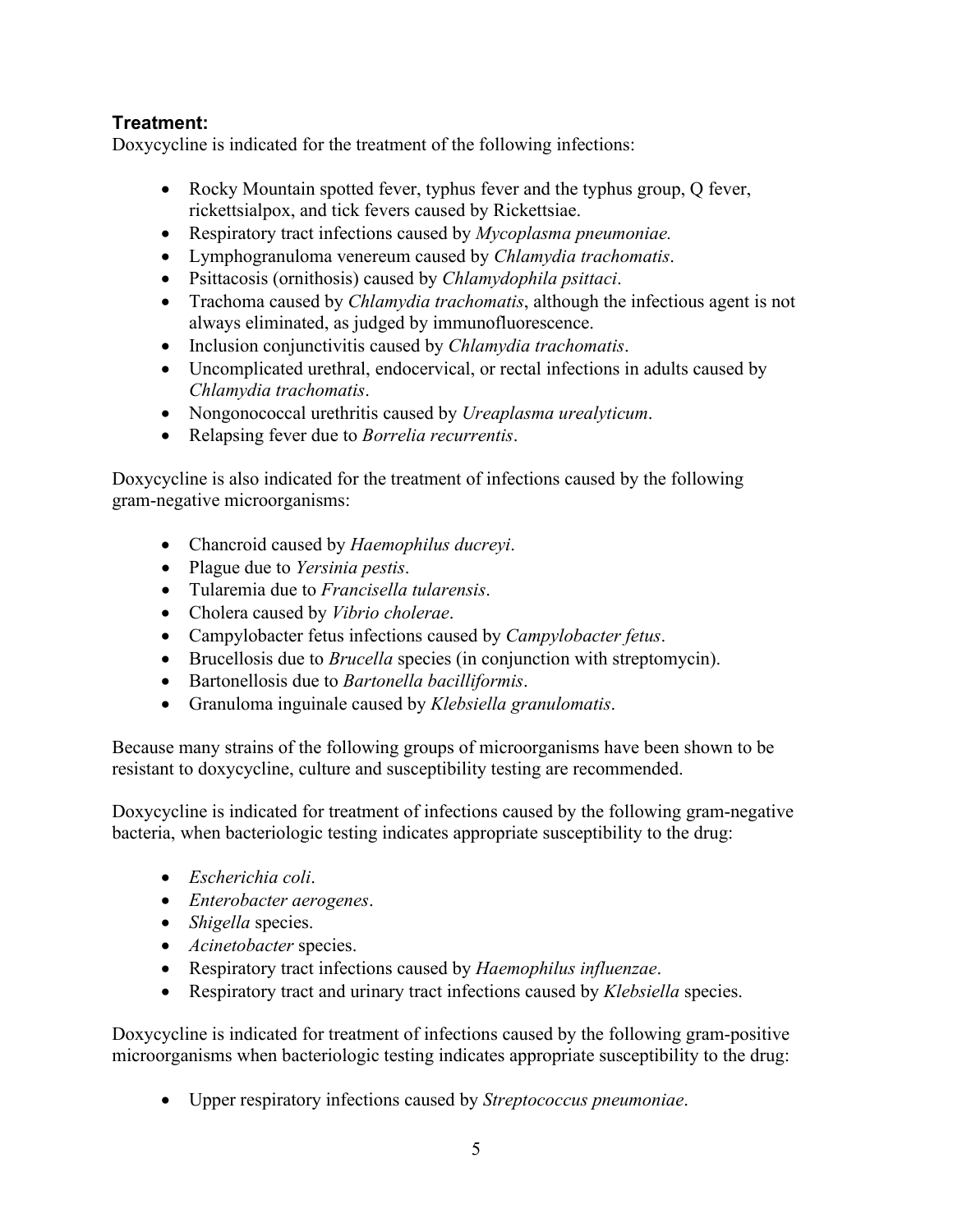• Anthrax due to *Bacillus anthracis*, including inhalational anthrax (post-exposure): to reduce the incidence or progression of disease following exposure to aerosolized *Bacillus anthracis*.

When penicillin is contraindicated, doxycycline is an alternative drug in the treatment of the following infections:

- Uncomplicated gonorrhea caused by *Neisseria gonorrhoeae*.
- Syphilis caused by *Treponema pallidum*.
- Yaws caused by *Treponema pallidum* subspecies *pertenue*.
- Listeriosis due to *Listeria monocytogenes*.
- Vincent's infection caused by *Fusobacterium fusiforme*.
- Actinomycosis caused by *Actinomyces israelii*.
- Infections caused by *Clostridium* species.

In acute intestinal amebiasis, doxycycline may be a useful adjunct to amebicides.

In severe acne, doxycycline may be useful adjunctive therapy.

# **Prophylaxis:**

Doxycycline is indicated for the prophylaxis of malaria due to *Plasmodium falciparum* in short-term travelers (<4 months) to areas with chloroquine and/or pyrimethamine-sulfadoxine resistant strains. (See DOSAGE AND ADMINISTRATION section and Information for Patients subsection of the PRECAUTIONS section.)

# **CONTRAINDICATIONS**

This drug is contraindicated in persons who have shown hypersensitivity to any of the tetracyclines.

## **WARNINGS**

The use of drugs of the tetracycline class during tooth development (last half of pregnancy, infancy and childhood to the age of 8 years) may cause permanent discoloration of the teeth (yellow-gray-brown).This adverse reaction is more common during long-term use of the drugs, but it has been observed following repeated short-term courses. Enamel hypoplasia has also been reported. Use doxycycline in pediatric patients 8 years of age or less only when the potential benefits are expected to outweigh the risks in severe or life-threatening conditions (e.g., anthrax, Rocky Mountain spotted fever), particularly when there are no alternative therapies.

*Clostridium difficile* associated diarrhea (CDAD) has been reported with use of nearly all antibacterial agents, including Vibramycin, and may range in severity from mild diarrhea to fatal colitis. Treatment with antibacterial agents alters the normal flora of the colon leading to overgrowth of *C. difficile*.

*C. difficile* produces toxins A and B which contribute to the development of CDAD. Hypertoxin producing strains of *C. difficile* cause increased morbidity and mortality, as these infections can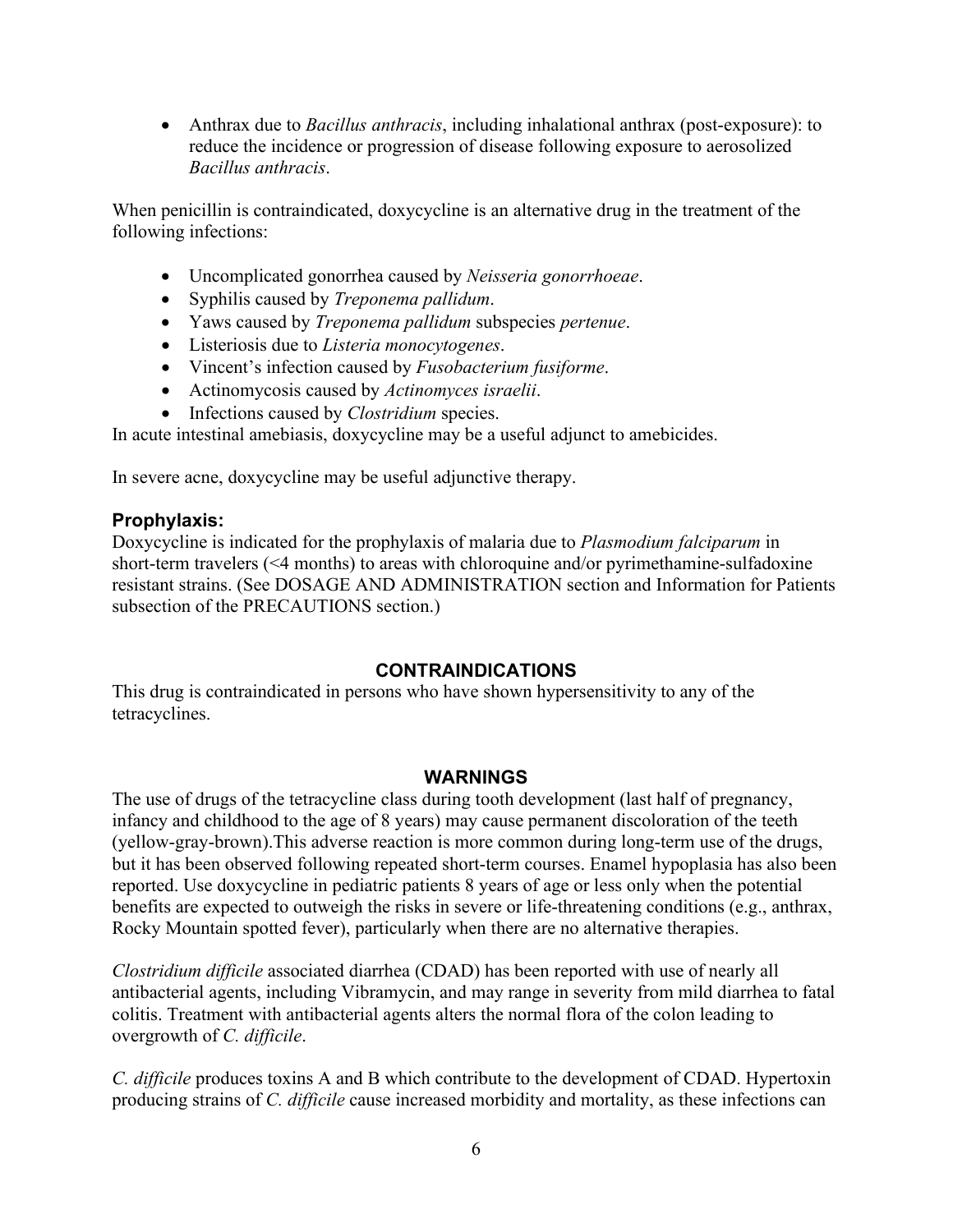be refractory to antimicrobial therapy and may require colectomy. CDAD must be considered in all patients who present with diarrhea following the use of antibacterial drugs. Careful medical history is necessary since CDAD has been reported to occur over two months after the administration of antibacterial agents.

If CDAD is suspected or confirmed, ongoing use of antibacterial drugs not directed against *C. difficile* may need to be discontinued. Appropriate fluid and electrolyte management, protein supplementation, antibacterial treatment of *C. difficile*, and surgical evaluation should be instituted as clinically indicated.

Severe skin reactions, such as exfoliative dermatitis, erythema multiforme, Stevens-Johnson syndrome, toxic epidermal necrolysis, and drug reaction with eosinophilia and systemic symptoms (DRESS) have been reported in patients receiving doxycycline. (See ADVERSE REACTIONS.) If severe skin reactions occur, doxycycline should be discontinued immediately and appropriate therapy should be instituted.

Intracranial hypertension (IH, pseudotumor cerebri) has been associated with the use of tetracyclines including Vibramycin. Clinical manifestations of IH include headache, blurred vision, diplopia, and vision loss; papilledema can be found on fundoscopy. Women of childbearing age who are overweight or have a history of IH are at greater risk for developing tetracycline associated IH. Concomitant use of isotretinoin and Vibramycin should be avoided because isotretinoin is also known to cause pseudotumor cerebri.

Although IH typically resolves after discontinuation of treatment, the possibility for permanent visual loss exists. If visual disturbance occurs during treatment, prompt ophthalmologic evaluation is warranted. Since intracranial pressure can remain elevated for weeks after drug cessation patients should be monitored until they stabilize.

All tetracyclines form a stable calcium complex in any bone-forming tissue. A decrease in fibula growth rate has been observed in prematures given oral tetracycline in doses of 25 mg/kg every 6 hours. This reaction was shown to be reversible when the drug was discontinued.

Results of animal studies indicate that tetracyclines cross the placenta, are found in fetal tissues, and can have toxic effects on the developing fetus (often related to retardation of skeletal development). Evidence of embryotoxicity has also been noted in animals treated early in pregnancy. If any tetracycline is used during pregnancy or if the patient becomes pregnant while taking this drug, the patient should be apprised of the potential hazard to the fetus.

The antianabolic action of the tetracyclines may cause an increase in BUN. Studies to date indicate that this does not occur with the use of doxycycline in patients with impaired renal function.

Photosensitivity manifested by an exaggerated sunburn reaction has been observed in some individuals taking tetracyclines. Patients apt to be exposed to direct sunlight or ultraviolet light should be advised that this reaction can occur with tetracycline drugs, and treatment should be discontinued at the first evidence of skin erythema.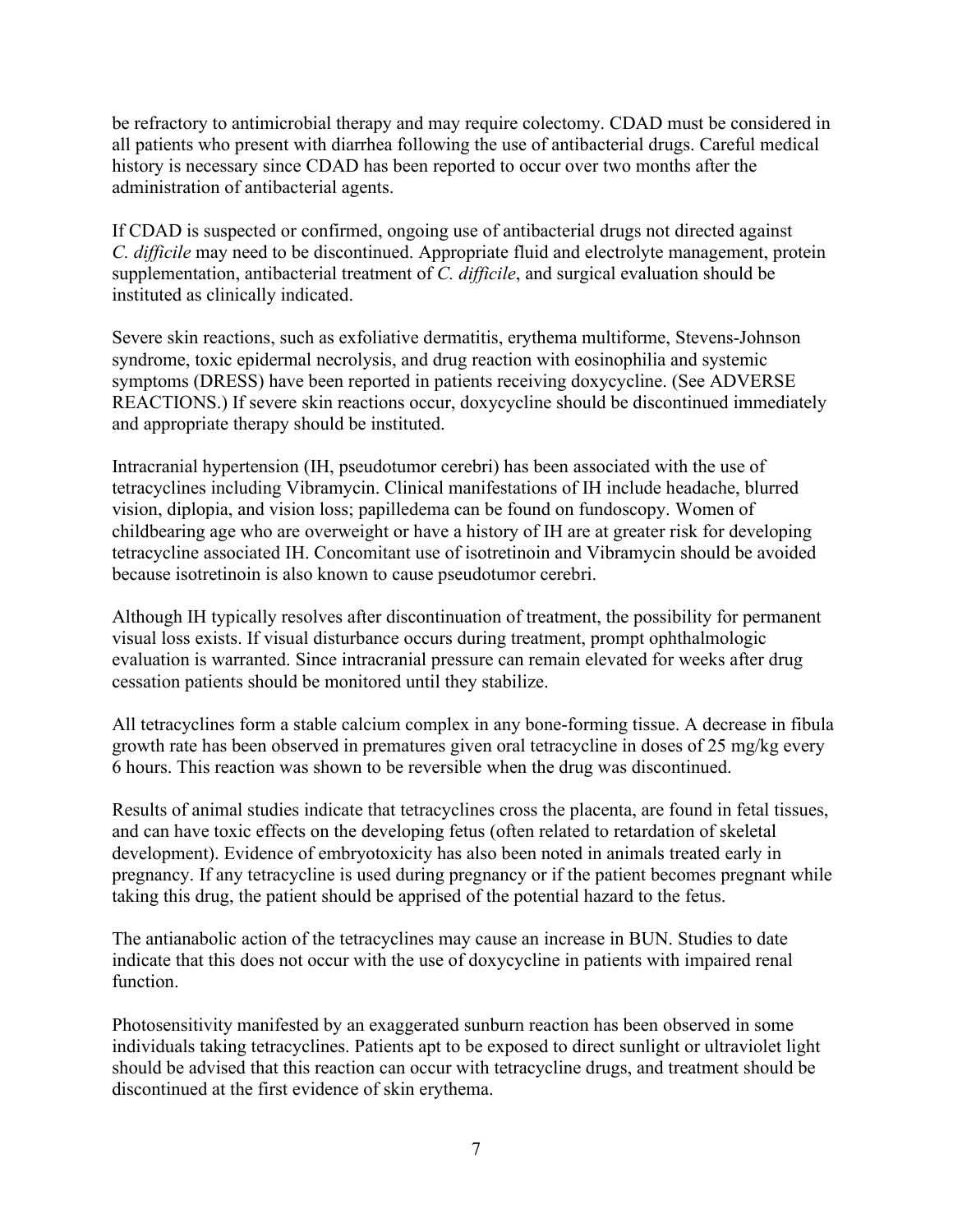Vibramycin Syrup contains sodium metabisulfite, a sulfite that may cause allergic-type reactions, including anaphylactic symptoms and life-threatening or less severe asthmatic episodes in certain susceptible people. The overall prevalence of sulfite sensitivity in the general population is unknown and probably low. Sulfite sensitivity is seen more frequently in asthmatic than in nonasthmatic people.

# **PRECAUTIONS**

# **General**

As with other antibacterial drugs, use of Vibramycin may result in overgrowth of nonsusceptible organisms, including fungi. If superinfection occurs, Vibramycin should be discontinued and appropriate therapy instituted.

Incision and drainage or other surgical procedures should be performed in conjunction with antibacterial therapy, when indicated.

Doxycycline offers substantial but not complete suppression of the asexual blood stages of *Plasmodium* strains.

Doxycycline does not suppress *P. falciparum*'s sexual blood stage gametocytes. Subjects completing this prophylactic regimen may still transmit the infection to mosquitoes outside endemic areas.

Prescribing Vibramycin in the absence of proven or strongly suspected bacterial infection or a prophylactic indication is unlikely to provide benefit to the patient and increases the risk of the development of drug-resistant bacteria.

# **Information For Patients**

Patients taking doxycycline for malaria prophylaxis should be advised:

— that no present-day antimalarial agent, including doxycycline, guarantees protection against malaria.

— to avoid being bitten by mosquitoes by using personal protective measures that help avoid contact with mosquitoes, especially from dusk to dawn (e.g., staying in well-screened areas, using mosquito nets, covering the body with clothing, and using an effective insect repellent).

- that doxycycline prophylaxis:
- should begin 1–2 days before travel to the malarious area,
- should be continued daily while in the malarious area and after leaving the malarious area,
- should be continued for 4 further weeks to avoid development of malaria after returning from an endemic area,
- should not exceed 4 months.

All patients taking doxycycline should be advised: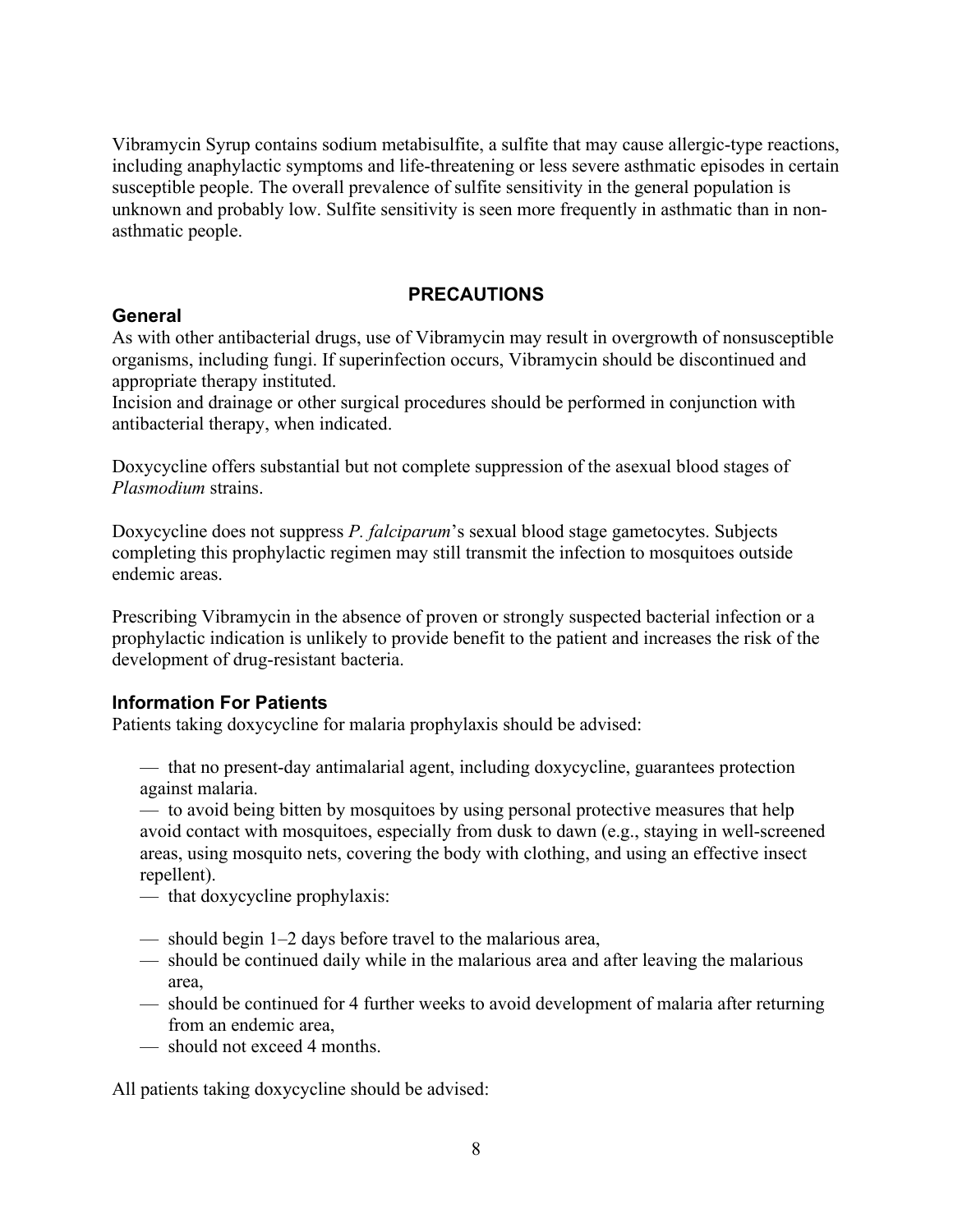— to avoid excessive sunlight or artificial ultraviolet light while receiving doxycycline and to discontinue therapy if phototoxicity (e.g., skin eruption, etc.) occurs. Sunscreen or sunblock should be considered. (See WARNINGS.)

— to drink fluids liberally along with doxycycline to reduce the risk of esophageal irritation and ulceration. (See ADVERSE REACTIONS.)

— that the absorption of tetracyclines is reduced when taken with foods, especially those which contain calcium. However, the absorption of doxycycline is not markedly influenced by simultaneous ingestion of food or milk. (See DRUG INTERACTIONS.)

— that the absorption of tetracyclines is reduced when taking bismuth subsalicylate. (See DRUG INTERACTIONS.)

— that the use of doxycycline might increase the incidence of vaginal candidiasis.

Patients should be counseled that antibacterial drugs, including Vibramycin should only be used to treat bacterial infections. They do not treat viral infections (e.g., the common cold). When Vibramycin is prescribed to treat a bacterial infection, patients should be told that although it is common to feel better early in the course of therapy, the medication should be taken exactly as directed. Skipping doses or not completing the full course of therapy may (1) decrease the effectiveness of the immediate treatment and (2) increase the likelihood that bacteria will develop resistance and will not be treatable by Vibramycin or other antibacterial drugs in the future.

Diarrhea is a common problem caused by antibacterial drugs, which usually ends when the antibacterials are discontinued. Sometimes after starting treatment with antibacterial drugs, patients can develop watery and bloody stools (with or without stomach cramps and fever) even as late as two or more months after having taken the last dose of the antibacterial drug. If this occurs, patients should contact their physician as soon as possible.

## **Laboratory Tests**

In venereal disease, when co-existent syphilis is suspected, dark field examinations should be done before treatment is started and the blood serology repeated monthly for at least 4 months.

In long-term therapy, periodic laboratory evaluation of organ systems, including hematopoietic, renal, and hepatic studies, should be performed.

# **Drug Interactions**

Because tetracyclines have been shown to depress plasma prothrombin activity, patients who are on anticoagulant therapy may require downward adjustment of their anticoagulant dosage.

Since bacteriostatic drugs may interfere with the bactericidal action of penicillin, it is advisable to avoid giving tetracyclines in conjunction with penicillin.

Absorption of tetracyclines is impaired by antacids containing aluminum, calcium, or magnesium, and iron-containing preparations.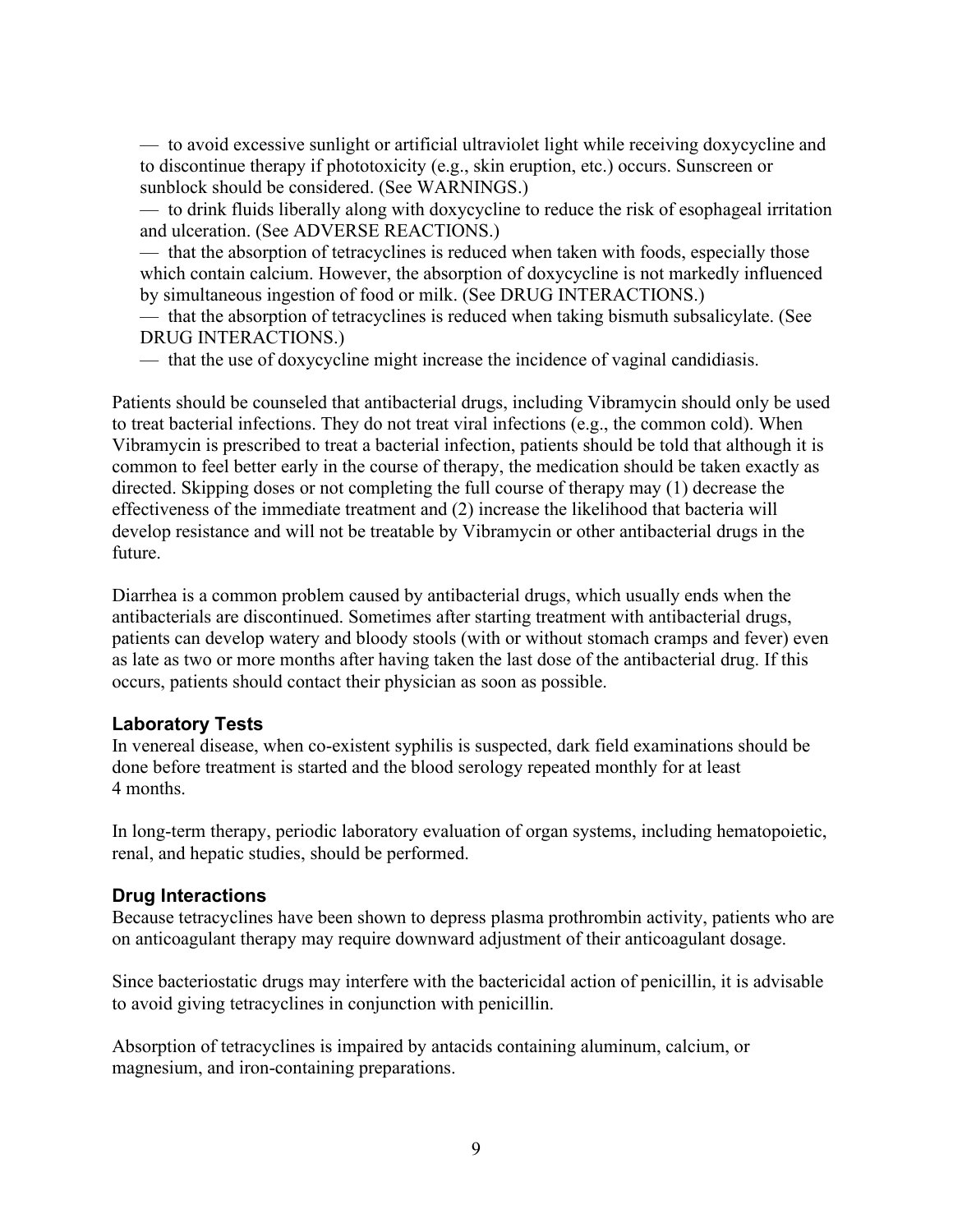Absorption of tetracyclines is impaired by bismuth subsalicylate.

Barbiturates, carbamazepine, and phenytoin decrease the half-life of doxycycline.

The concurrent use of tetracycline and Penthrane<sup>®</sup> (methoxyflurane) has been reported to result in fatal renal toxicity.

Concurrent use of tetracycline may render oral contraceptives less effective.

# **Drug/Laboratory Test Interactions**

False elevations of urinary catecholamine levels may occur due to interference with the fluorescence test.

# **Carcinogenesis, Mutagenesis, Impairment Of Fertility**

Long-term studies in animals to evaluate carcinogenic potential of doxycycline have not been conducted. However, there has been evidence of oncogenic activity in rats in studies with the related antibacterial drugs, oxytetracycline (adrenal and pituitary tumors), and minocycline (thyroid tumors).

Likewise, although mutagenicity studies of doxycycline have not been conducted, positive results in *in vitro* mammalian cell assays have been reported for related antibacterial drugs (tetracycline, oxytetracycline).

Doxycycline administered orally at dosage levels as high as 250 mg/kg/day had no apparent effect on the fertility of female rats. Effect on male fertility has not been studied.

# **Pregnancy:** Teratogenic Effects.

There are no adequate and well-controlled studies on the use of doxycycline in pregnant women. The vast majority of reported experience with doxycycline during human pregnancy is short-term, first trimester exposure. There are no human data available to assess the effects of long-term therapy of doxycycline in pregnant women, such as that proposed for treatment of anthrax exposure. An expert review of published data on experiences with doxycycline use during pregnancy by TERIS – the Teratogen Information System – concluded that therapeutic doses during pregnancy are unlikely to pose a substantial teratogenic risk (the quantity and quality of data were assessed as limited to fair), but the data are insufficient to state that there is no risk.<sup>1</sup> A case-control study (18,515 mothers of infants with congenital anomalies and 32,804 mothers of infants with no congenital anomalies) shows a weak but marginally statistically significant association with total malformations and use of doxycycline anytime during pregnancy. Sixty-three (0.19%) of the controls and fifty-six (0.30%) of the cases were treated with doxycycline. This association was not seen when the analysis was confined to maternal treatment during the period of organogenesis (i.e., in the second and third months of gestation) with the exception of a marginal relationship with neural tube defect based on only two exposed cases. 2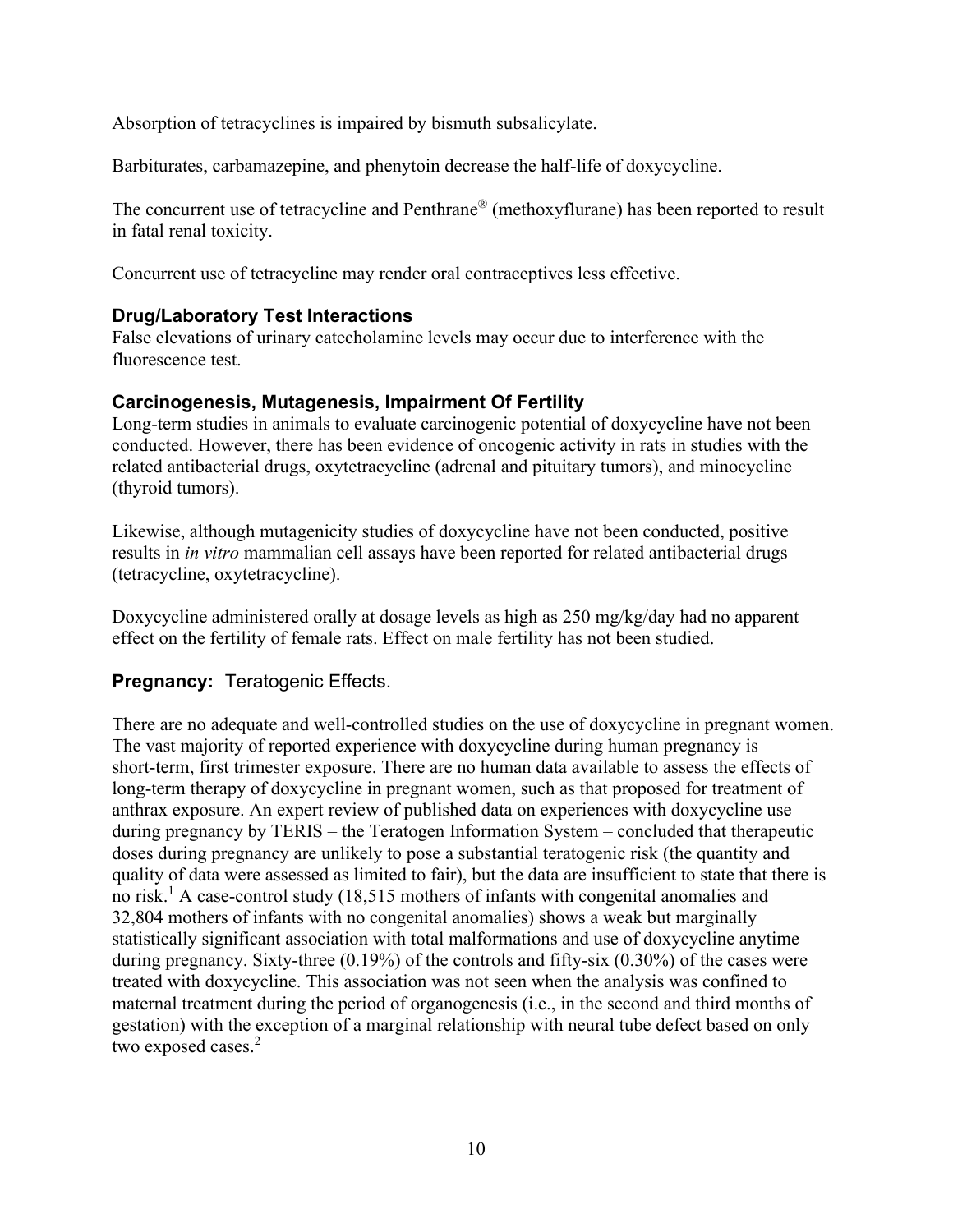A small prospective study of 81 pregnancies describes 43 pregnant women treated for 10 days with doxycycline during early first trimester. All mothers reported their exposed infants were normal at 1 year of age.<sup>3</sup>

Nonteratogenic Effects: (See WARNINGS.)

# **Labor and Delivery**

The effect of tetracyclines on labor and delivery is unknown.

# **Nursing Mothers**

Tetracyclines are excreted in human milk; however, the extent of absorption of tetracyclines, including doxycycline, by the breastfed infant is not known. Short-term use by lactating women is not necessarily contraindicated; however, the effects of prolonged exposure to doxycycline in breast milk are unknown. <sup>4</sup> Because of the potential for serious adverse reactions in nursing infants from doxycycline, a decision should be made whether to discontinue nursing or to discontinue the drug, taking into account the importance of the drug to the mother. (See WARNINGS.)

# **Pediatric Use**

Because of the effects of drugs of the tetracycline-class on tooth development and growth, use doxycycline in pediatric patients 8 years of age or less only when the potential benefits are expected to outweigh the risks in severe or life-threatening conditions (e.g., anthrax, Rocky Mountain spotted fever), particularly when there are no alternative therapies. (See WARNINGS and DOSAGE AND ADMINISTRATION.)

# **ADVERSE REACTIONS**

Due to oral doxycycline's virtually complete absorption, side effects of the lower bowel, particularly diarrhea, have been infrequent. The following adverse reactions have been observed in patients receiving tetracyclines:

Gastrointestinal: anorexia, nausea, vomiting, diarrhea, glossitis, dysphagia, enterocolitis, inflammatory lesions (with monilial overgrowth) in the anogenital region, and pancreatitis. Hepatotoxicity has been reported rarely. These reactions have been caused by both the oral and parenteral administration of tetracyclines. Superficial discoloration of the adult permanent dentition, reversible upon drug discontinuation and professional dental cleaning has been reported. Permanent tooth discoloration and enamel hypoplasia may occur with drugs of the tetracycline class when used during tooth development. (See WARNINGS.) Rare instances of esophagitis and esophageal ulcerations have been reported in patients receiving capsule and tablet forms of the drugs in the tetracycline class. Most of these patients took medications immediately before going to bed. (See DOSAGE AND ADMINISTRATION.)

Skin: toxic epidermal necrolysis, Stevens-Johnson syndrome, erythema multiforme, skin hyperpigmentation, maculopapular and erythematous rashes. Exfoliative dermatitis has been reported but is uncommon. Photosensitivity is discussed above. (See WARNINGS.)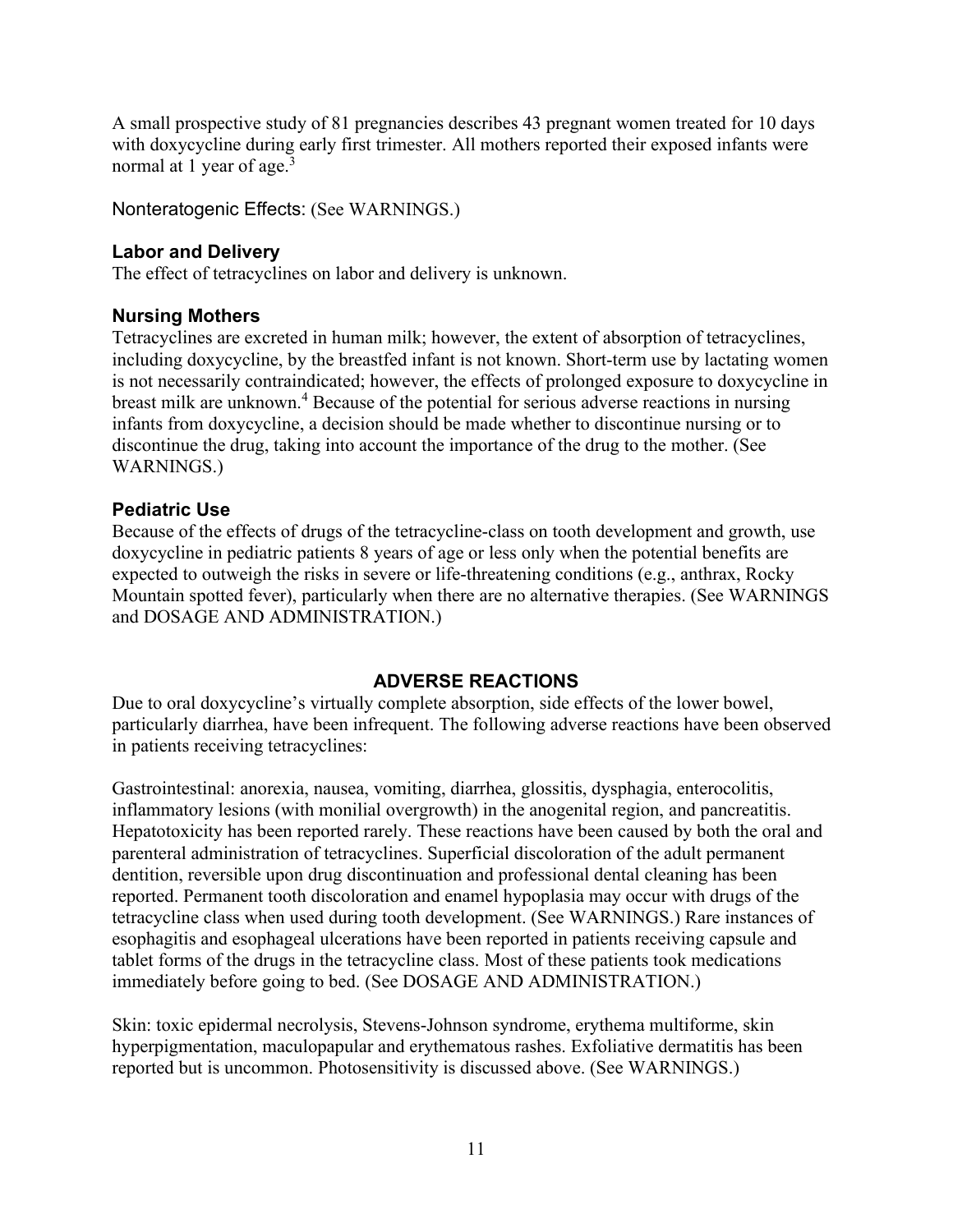Renal toxicity: Rise in BUN has been reported and is apparently dose related. (See WARNINGS.)

Immune: Hypersensitivity reactions including urticaria, angioneurotic edema, anaphylaxis, anaphylactoid purpura, serum sickness, pericarditis, exacerbation of systemic lupus erythematosus, drug reaction with eosinophilia and systemic symptoms (DRESS), and Jarisch-Herxheimer reaction has been reported in the setting of spirochete infections treated with doxycycline.

Blood: Hemolytic anemia, thrombocytopenia, neutropenia, and eosinophilia have been reported.

Other: Bulging fontanels in infants and intracranial hypertension in adults. (See WARNINGS.)

When given over prolonged periods, tetracyclines have been reported to produce brown-black microscopic discoloration of the thyroid gland. No abnormalities of thyroid function studies are known to occur.

## **OVERDOSAGE**

In case of overdosage, discontinue medication, treat symptomatically and institute supportive measures. Dialysis does not alter serum half-life and thus would not be of benefit in treating cases of overdosage.

# **DOSAGE AND ADMINISTRATION**

The usual dosage and frequency of administration of doxycycline differs from that of the other tetracyclines. Exceeding the recommended dosage may result in an increased incidence of side effects.

## Adults:

The usual dose of oral doxycycline is 200 mg on the first day of treatment (administered 100 mg every 12 hours) followed by a maintenance dose of 100 mg/day. In the management of more severe infections (particularly chronic infections of the urinary tract), 100 mg every 12 hours is recommended.

## Pediatric Patients:

For all pediatric patients weighing less than 45 kg with severe or life-threatening infections (e.g., anthrax, Rocky Mountain spotted fever), the recommended dosage is 2.2 mg/kg of body weight administered every 12 hours. Children weighing 45 kg or more should receive the adult dose. (See WARNINGS and PRECAUTIONS.)

For pediatric patients with less severe disease (greater than 8 years of age and weighing less than 45 kg), the recommended dosage schedule is 4.4 mg/kg of body weight divided into two doses on the first day of treatment, followed by a maintenance dose of 2.2 mg/kg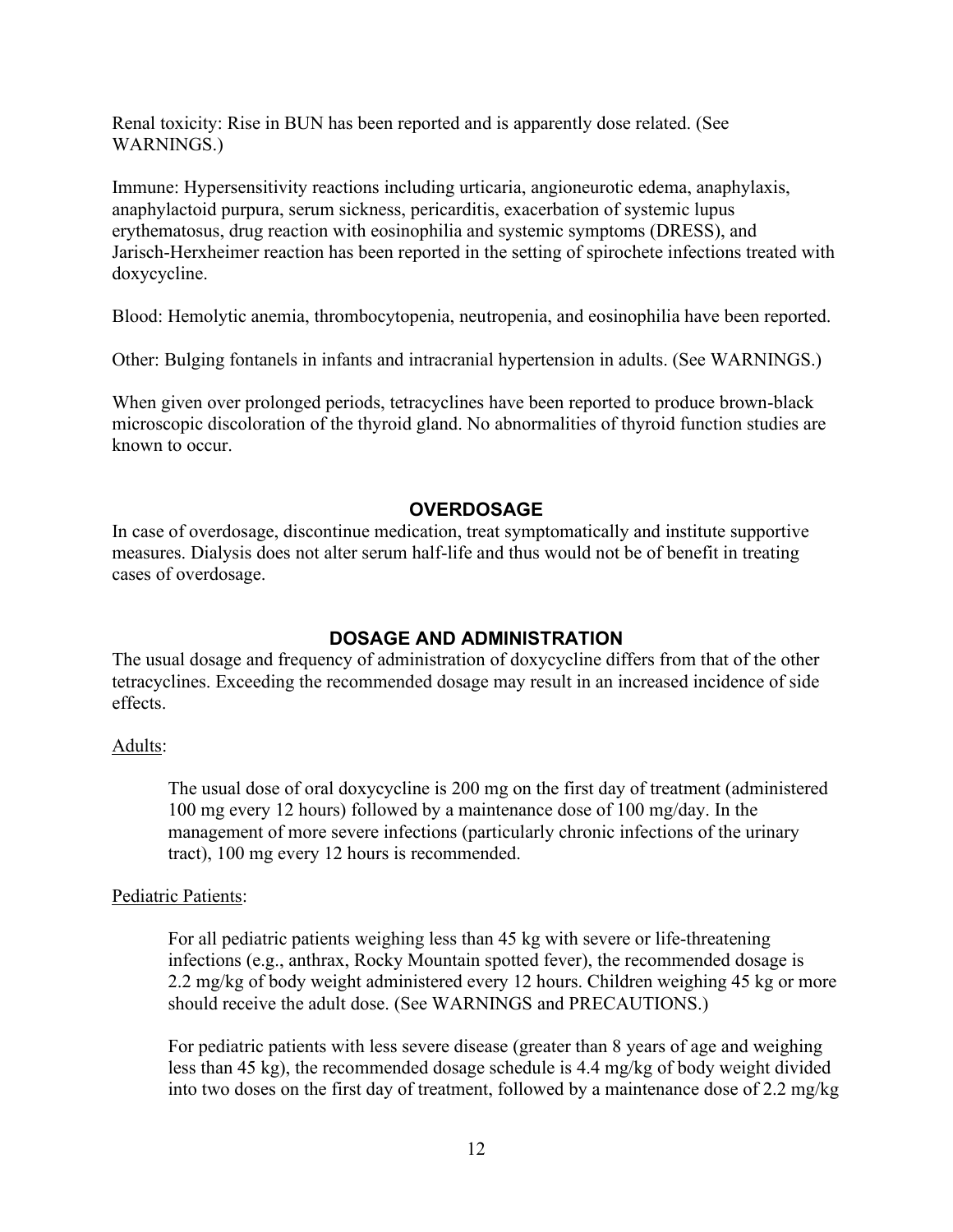of body weight (given as a single daily dose or divided into twice daily doses). For pediatric patients weighing over 45 kg, the usual adult dose should be used.

The therapeutic antibacterial serum activity will usually persist for 24 hours following recommended dosage.

When used in streptococcal infections, therapy should be continued for 10 days.

Administration of adequate amounts of fluid along with capsule and tablet forms of drugs in the tetracycline class is recommended to wash down the drugs and reduce the risk of esophageal irritation and ulceration. (See ADVERSE REACTIONS.)

If gastric irritation occurs, it is recommended that doxycycline be given with food or milk. The absorption of doxycycline is not markedly influenced by simultaneous ingestion of food or milk.

Studies to date have indicated that administration of doxycycline at the usual recommended doses does not lead to excessive accumulation of doxycycline in patients with renal impairment.

Uncomplicated gonococcal infections in adults (except anorectal infections in men): 100 mg, by mouth, twice a day for 7 days. As an alternate single visit dose, administer 300 mg stat followed in one hour by a second 300 mg dose. The dose may be administered with food, including milk or carbonated beverage, as required.

Uncomplicated urethral, endocervical, or rectal infection in adults caused by *Chlamydia trachomatis:* 100 mg, by mouth twice a day for 7 days.

Nongonococcal urethritis (NGU) caused by *C. trachomatis* or *U. urealyticum:* 100 mg by mouth, twice a day for 7 days.

Syphilis – early: Patients who are allergic to penicillin should be treated with doxycycline 100 mg, by mouth, twice a day for 2 weeks.

Syphilis of more than one year's duration: Patients who are allergic to penicillin should be treated with doxycycline 100 mg, by mouth, twice a day for 4 weeks.

Acute epididymo-orchitis caused by *N. gonorrhoeae:* 100 mg, by mouth, twice a day for at least 10 days.

Acute epididymo-orchitis caused by *C. trachomatis:* 100 mg, by mouth, twice a day for at least 10 days.

For prophylaxis of malaria: For adults, the recommended dose is 100 mg daily. For children over 8 years of age, the recommended dose is 2 mg/kg given once daily up to the adult dose. Prophylaxis should begin 1–2 days before travel to the malarious area. Prophylaxis should be continued daily during travel in the malarious area and for 4 weeks after the traveler leaves the malarious area.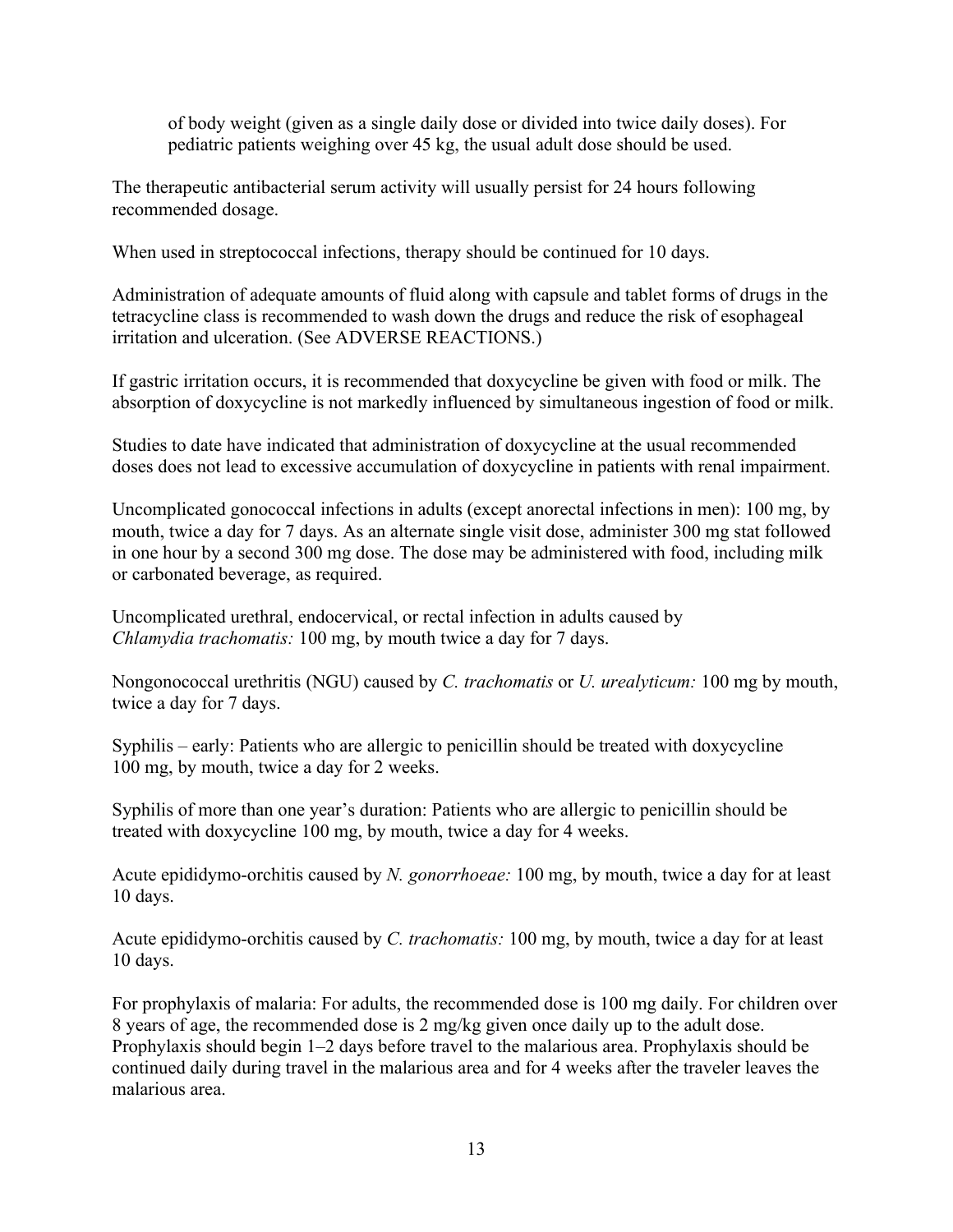Inhalational anthrax (post-exposure):

ADULTS: 100 mg of doxycycline, by mouth, twice a day for 60 days. CHILDREN: weighing less than 45 kg; 2.2 mg/kg of body weight by mouth, twice a day for 60 days. Children weighing 45 kg or more should receive the adult dose.

| <b>Product Name</b>                                       | Dosage Form              | <b>Product Description</b>                                                                                               | <b>NDC Number and Pack Size</b>                                                                                                                                                                |
|-----------------------------------------------------------|--------------------------|--------------------------------------------------------------------------------------------------------------------------|------------------------------------------------------------------------------------------------------------------------------------------------------------------------------------------------|
| Vibramycin Hyclate<br>(doxycycline hyclate)               | Capsules                 | Light blue capsule imprinted with<br>"VIBRA" on one half and<br>"PFIZER 095" on the other half.                          | NDC 0069-0950-50<br>100 mg doxycycline bottles of 50                                                                                                                                           |
| Vibra-Tabs<br>(doxycycline hyclate)                       | Tablets                  | Salmon colored film-coated tablets,<br>imprinted on one side with<br>"VIBRA-TABS" and "PFIZER 099"<br>on the other side. | NDC 0069-0990-50<br>100 mg doxycycline bottles of 50<br><b>PRODUCT DISCONTINUED</b>                                                                                                            |
| Vibramycin Calcium<br>(doxycycline calcium)               | Syrup-oral<br>suspension | Raspberry-apple flavored oral<br>suspension.                                                                             | NDC 0069-0971-93<br>$50 \text{ mg}/5 \text{m}$ . 1 pint (473 mL) bottle<br>or<br>NDC 0069-0971-74<br>NDC 0069-0971-95<br>$50 \text{ mg}/5 \text{m}$ L: 1 pint (473 mL) bottle<br>(with carton) |
| Vibramycin<br>Monohydrate<br>(doxycycline<br>monohydrate) | Oral suspension          | Raspberry-flavored, dry powder for<br>oral suspension.                                                                   | NDC 0069-0970-65<br>$25 \text{ mg}/5 \text{mL}$ , $2 \text{ oz}$ (60 mL) bottles                                                                                                               |

# **HOW SUPPLIED**

All products are to be stored below 86°F (30°C) and dispensed in tight, light-resistant containers (USP).

# **ANIMAL PHARMACOLOGY AND ANIMAL TOXICOLOGY**

Hyperpigmentation of the thyroid has been produced by members of the tetracycline class in the following species: in rats by oxytetracycline, doxycycline, tetracycline PO<sub>4</sub>, and methacycline; in minipigs by doxycycline, minocycline, tetracycline PO4, and methacycline; in dogs by doxycycline and minocycline; in monkeys by minocycline.

Minocycline, tetracycline PO4, methacycline, doxycycline, tetracycline base, oxytetracycline HCl, and tetracycline HCl were goitrogenic in rats fed a low iodine diet. This goitrogenic effect was accompanied by high radioactive iodine uptake. Administration of minocycline also produced a large goiter with high radioiodine uptake in rats fed a relatively high iodine diet.

Treatment of various animal species with this class of drugs has also resulted in the induction of thyroid hyperplasia in the following: in rats and dogs (minocycline); in chickens